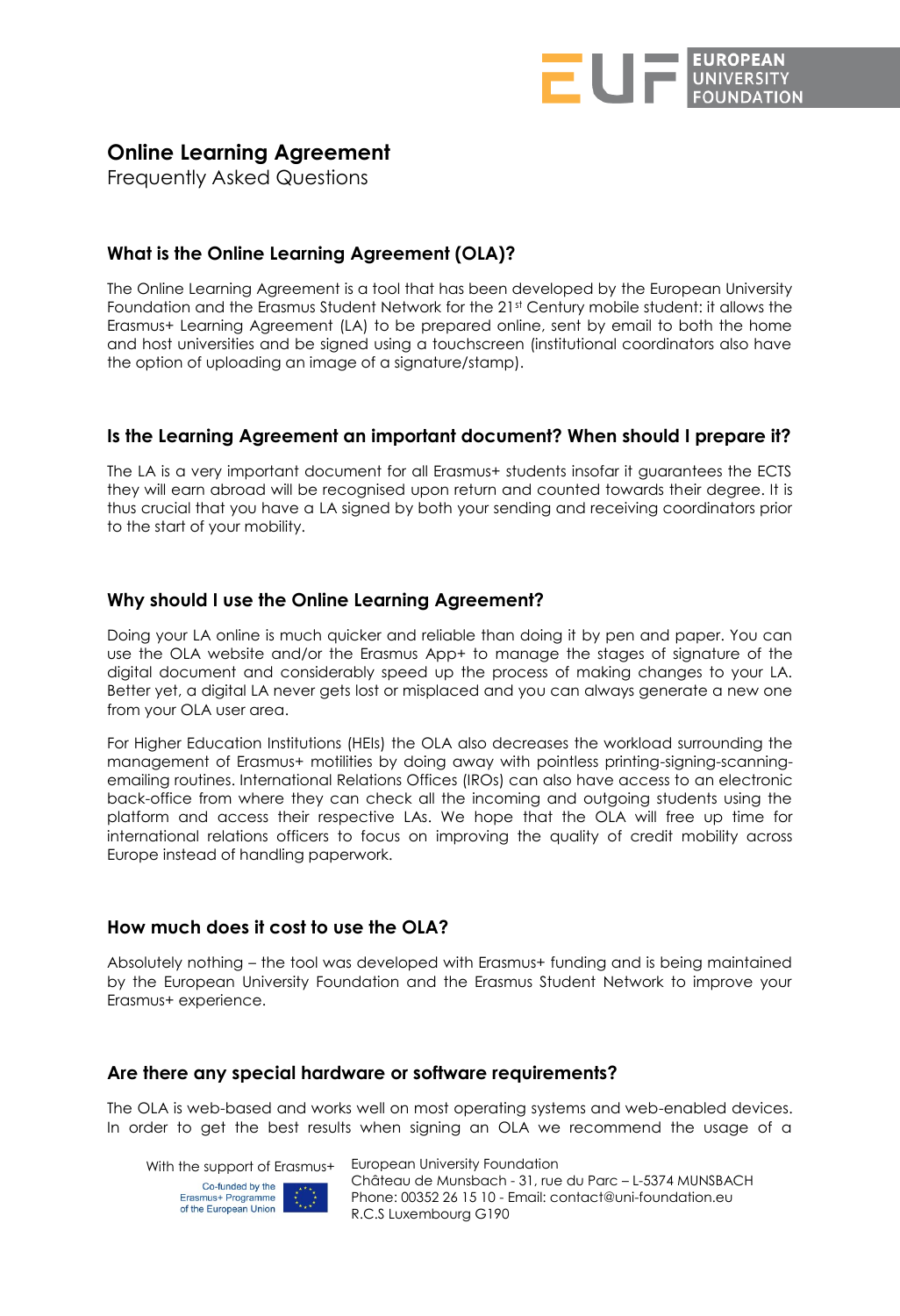

touchscreen device, such as a smartphone or tablet. The system also recognises inputs from trackpads and mouses, although older hardware with lower resolution will likely produce subpar results.

#### **What should I do if a person with the same name or surname has already created an OLA account?**

Your login is your full e-mail address, to which your account is bound. Since it is impossible to have exactly the same e-mail address as someone else, your account and your namesake's account won't be mixed up.

#### **Is my personal data safe?**

Yes, it is. The OLA Terms of use and Privacy Policy define very clearly that data cannot be used for commercial purposes - research and statistical analysis on student mobility and how the learning agreements are managed is however permitted on an aggregated/anonymised level.

#### **How should I proceed if my receiving coordinator asks for changes to be made in the LA?**

Because at this point your sending coordinator has already signed the LA, the document cannot be edited without his/her consent. Simply create a new online LA and resume the signature process.

## **What should I do if there are some letters with diacritical marks in names or surnames I have to type?**

Use the corresponding Latin letters without any diacritical marks.

#### **Can I fill in the data in Cyrillic?**

Yes, you can. The OLA tool supports the Cyrillic alphabet.

## **If I don't have a code and/or a link of a course (course catalogue), will it be a problem?**

No, it won't be a problem. But if you have this information we recommend you to include it.

Co-funded by the



With the support of Erasmus+ European University Foundation Château de Munsbach - 31, rue du Parc – L-5374 MUNSBACH Phone: 00352 26 15 10 - Email: contact@uni-foundation.eu R.C.S Luxembourg G190